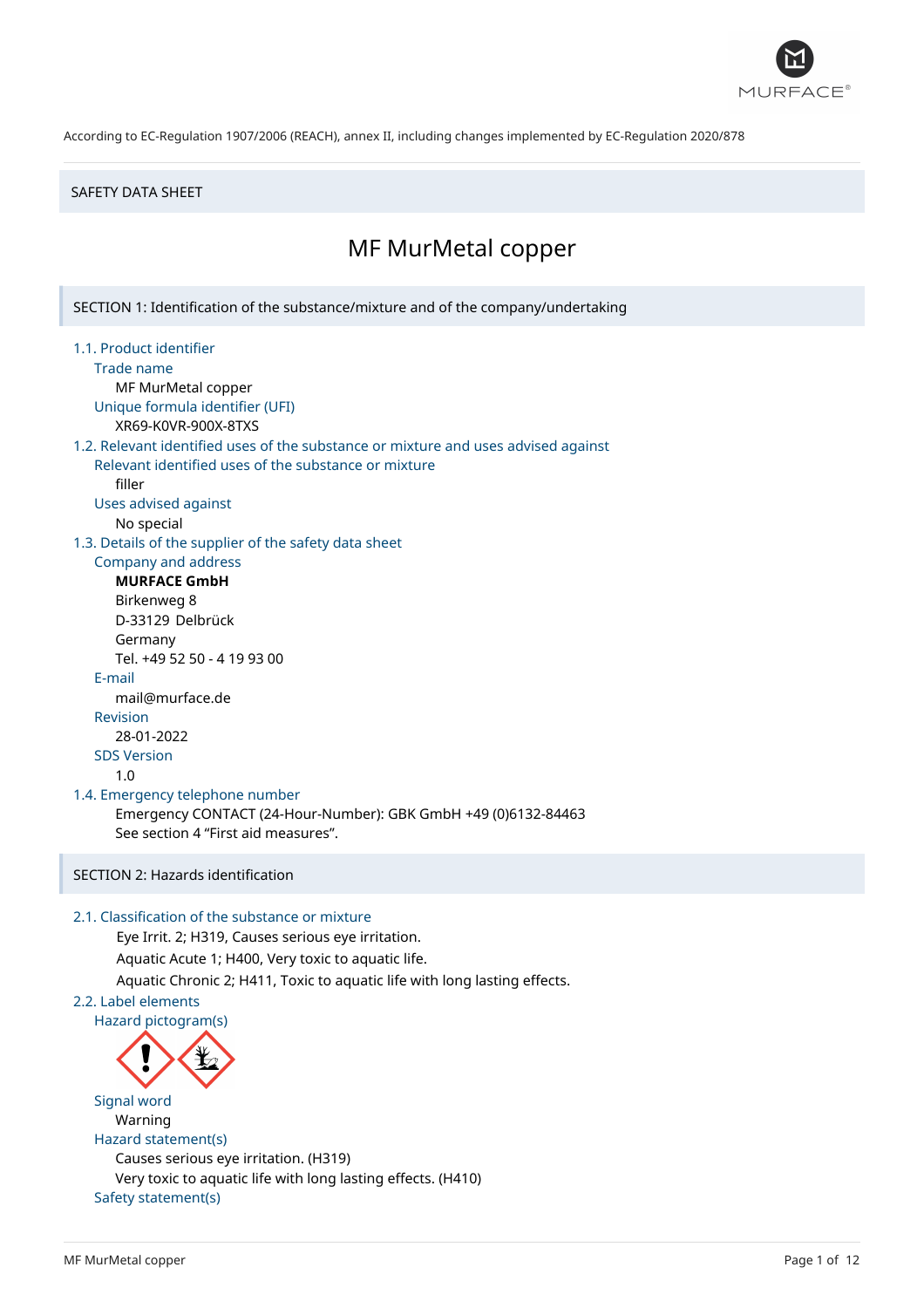

| General                                                                                                                                        |  |
|------------------------------------------------------------------------------------------------------------------------------------------------|--|
| Prevention                                                                                                                                     |  |
| Avoid release to the environment. (P273)                                                                                                       |  |
| Wear eye protection/protective gloves/protective clothing. (P280)                                                                              |  |
| Response                                                                                                                                       |  |
| Collect spillage. (P391)                                                                                                                       |  |
| If eye irritation persists: Get medical advice/attention. (P337+P313)                                                                          |  |
| <b>Storage</b>                                                                                                                                 |  |
|                                                                                                                                                |  |
| <b>Disposal</b>                                                                                                                                |  |
| Dispose of contents/container to an approved waste disposal plant. (P501)                                                                      |  |
| Hazardous substances                                                                                                                           |  |
| No special                                                                                                                                     |  |
| 2.3. Other hazards                                                                                                                             |  |
| <b>Additional labelling</b>                                                                                                                    |  |
| EUH208, Contains Mixture of 5-chloro-2-methyl-2H-isothiazol-3-one and 2-methyl-2H-isothiazol-3-one (3:1). May<br>produce an allergic reaction. |  |
| <b>Additional warnings</b>                                                                                                                     |  |
| This mixture/product does not sentain any substances sensidered to meet the sriteria slassifying them as DPT                                   |  |

This mixture/product does not contain any substances considered to meet the criteria classifying them as PBT and/or vPvB.

# SECTION 3: Composition/information on ingredients

# 3.2. Mixtures

| Product/substance                                               | Identifiers                                                                     | % w/w    | Classification                                                                                                               | Note |
|-----------------------------------------------------------------|---------------------------------------------------------------------------------|----------|------------------------------------------------------------------------------------------------------------------------------|------|
| Copper                                                          | CAS No.: 7440-50-8<br>EC No.: 231-159-6<br>REACH: 1-2119480154-42<br>Index No.: | 40-60%   | Aquatic Acute 1, H400 (M=1)<br>Aquatic Chronic 3, H412                                                                       |      |
| Alcohols, C12-14,<br>ethoxylated                                | CAS No.: 68439-50-9<br>EC No.: 500-213-3<br>REACH:<br>Index No.:                | $1 - 3%$ | Acute Tox. 4, H302<br>Eye Dam. 1, H318<br>Aquatic Chronic 3, H412                                                            |      |
| 1,2-benzisothiazol-3(2H)-<br>one;1,2-benzisothiazolin-<br>3-one | CAS No.: 2634-33-5<br>EC No.: 220-120-9<br>REACH:<br>Index No.: 613-088-00-6    | < 0.05%  | Acute Tox. 4, H302<br>Skin Irrit. 2, H315<br>Skin Sens. 1, H317<br>Eye Dam. 1, H318<br>Aquatic Acute 1, H400 (M=10)          |      |
| Ethanol, 2,2'-iminobis-, N-<br>C12-18-alkyl derivs.             | CAS No.: 71786-60-2<br>EC No.: 276-014-8<br>REACH:<br>Index No.:                | < 0.05%  | Acute Tox. 4, H302<br>Skin Corr. 1C, H314<br>Repr. 2, H361<br>Aquatic Acute 1, H400 (M=10)<br>Aquatic Chronic 1, H410 (M=10) |      |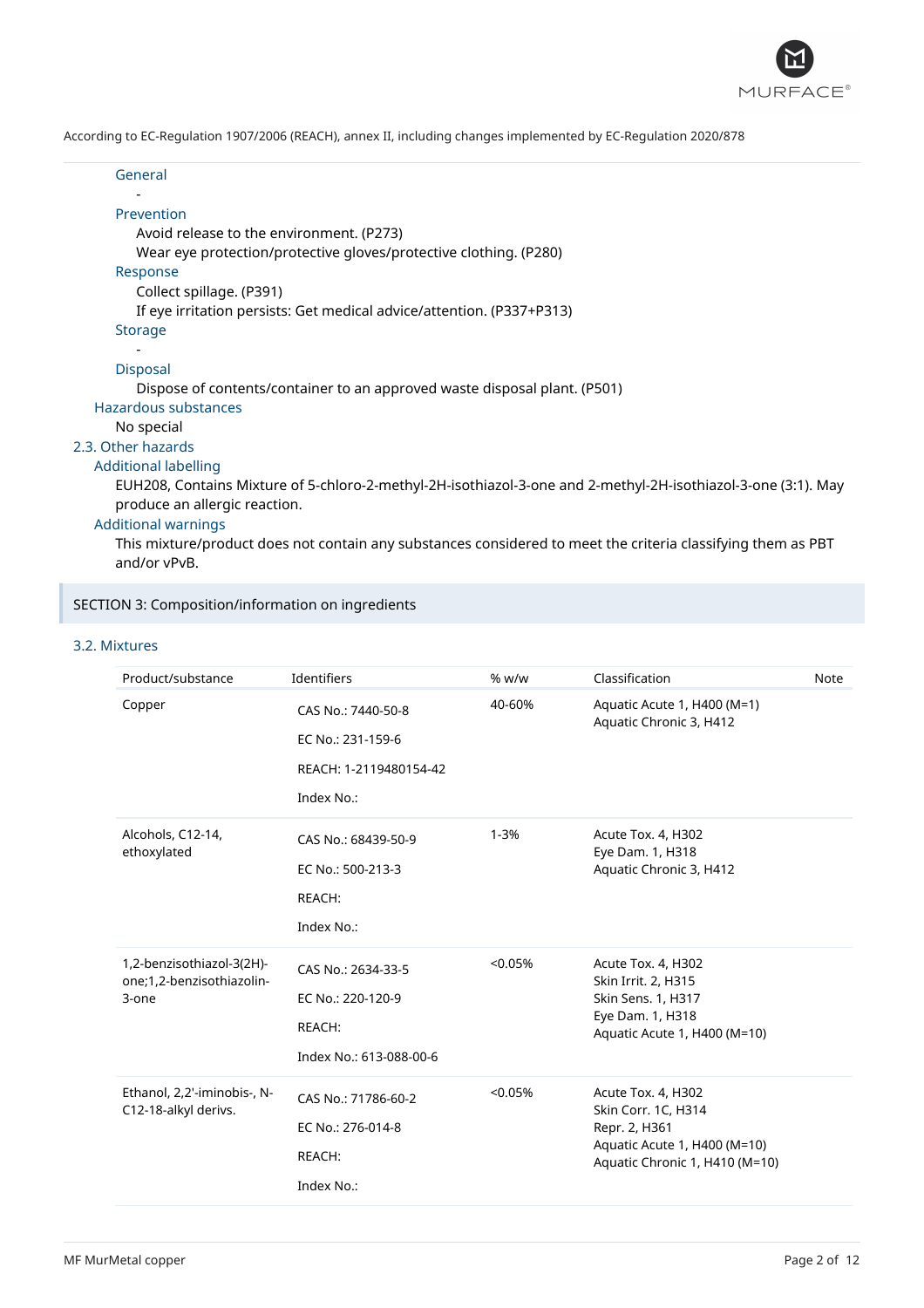

| Mixture of 5-chloro-2-  | CAS No.: 55965-84-9 | $< 0.05\%$ | Acute Tox. 3, H301              |  |
|-------------------------|---------------------|------------|---------------------------------|--|
| methyl-2H-isothiazol-3- |                     |            | Acute Tox. 2, H310              |  |
| one and 2-methyl-2H-    | EC No.: 911-418-6   |            | Skin Corr. 1C, H314             |  |
| isothiazol-3-one (3:1)  |                     |            | Skin Sens. 1A, H317             |  |
|                         | REACH:              |            | Eye Dam. 1, H318                |  |
|                         | Index No.:          |            | Acute Tox. 2, H330              |  |
|                         |                     |            | Aquatic Acute 1, H400 (M=100)   |  |
|                         |                     |            | Aquatic Chronic 1, H410 (M=100) |  |
|                         |                     |            | <b>EUH071</b>                   |  |
|                         |                     |            |                                 |  |

-----

See full text of H-phrases in section 16. Occupational exposure limits are listed in section 8, if these are available. Other information

#### No special

#### SECTION 4: First aid measures

#### 4.1. Description of first aid measures

#### General information

In the case of accident: Contact a doctor or casualty department – take the label or this safety data sheet. Contact a doctor if in doubt about the injured person's condition or if the symptoms persist. Never give an unconscious person water or other drink.

#### Inhalation

Upon breathing difficulties or irritation of the respiratory tract: Bring the person into fresh air and stay with him/her.

#### Skin contact

IF ON SKIN: Wash with plenty of water and soap.

Remove contaminated clothing and shoes. Ensure to wash exposed skin thoroughly with water and soap. DO NOT use solvents or thinners.

If skin irritation occurs: Get medical advice/attention.

#### Eye contact

Upon irritation of the eye: Remove contact lenses. Flush eyes immediately with plenty of water or isotonic water (20-30°C) for at least 5 minutes and continue until irritation stops. Make sure to flush under upper and lower eyelids. If irritation continues, contact a doctor. Continue flushing during transport.

#### Ingestion

Provide plenty of water for the person to drink and stay with him/her. In case of malaise, seek medical advice immediately and bring the safety data sheet or label from the product. Do not induce vomiting, unless recommended by the doctor. Have the victim lean forward with head down to avoid inhalation of- or choking on vomited material.

#### Burns

Not applicable

# 4.2. Most important symptoms and effects, both acute and delayed

This product contains substances that may trigger an allergic reaction to predisposed persons. Irritation effects: This product contains substances, which may cause irritation upon exposure to skin, eyes or lungs. Exposure may result in an increased absorption potential of other hazardous substances at the area of exposure.

# 4.3. Indication of any immediate medical attention and special treatment needed

If eye irritation persists: Get medical advice/attention.

# Information to medics

Bring this safety data sheet or the label from this product.

# SECTION 5: Firefighting measures

# 5.1. Extinguishing media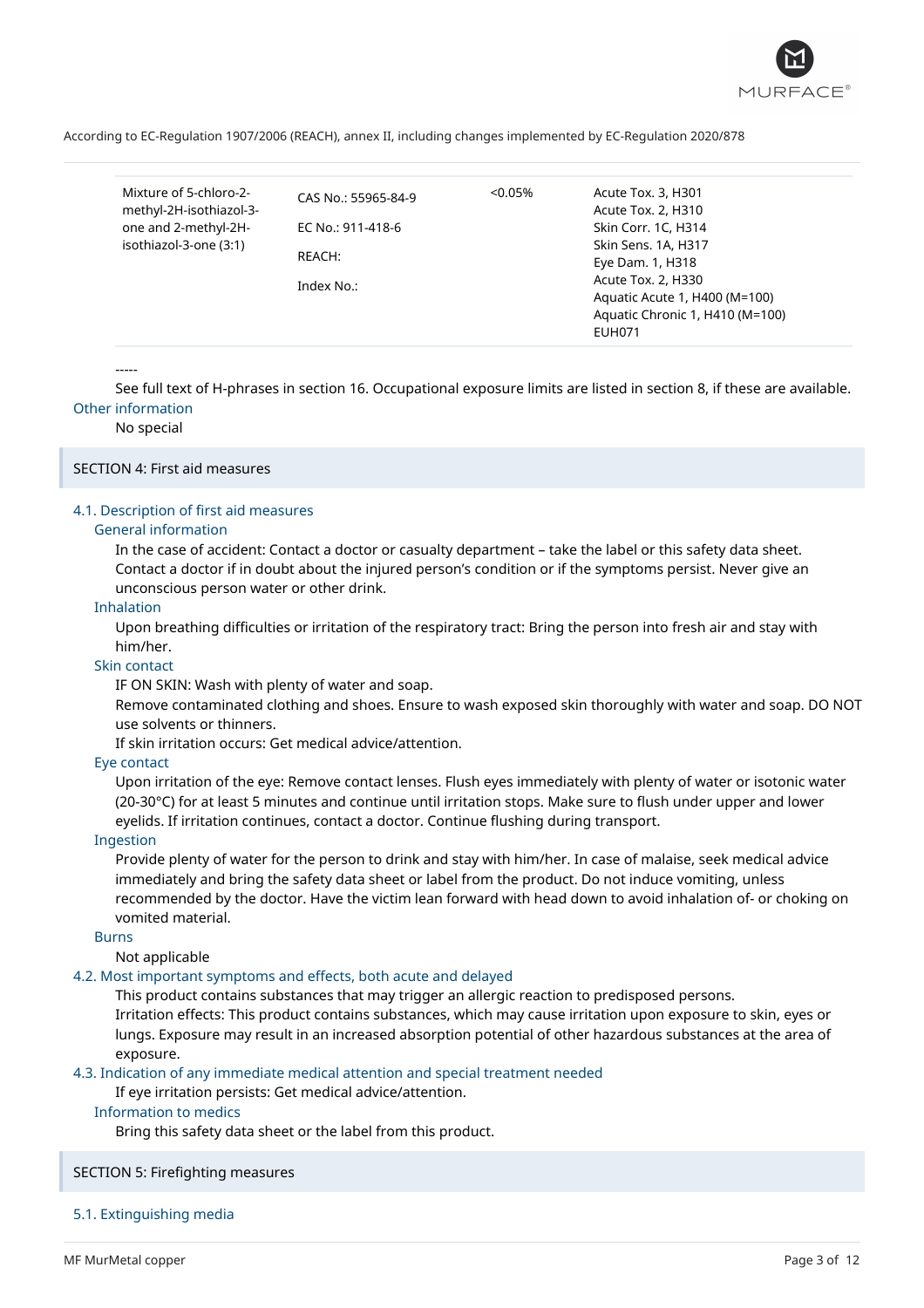

Suitable extinguishing media: Alcohol-resistant foam, carbon dioxide, powder, water mist.

Unsuitable extinguishing media: Waterjets should not be used, since they can spread the fire.

### 5.2. Special hazards arising from the substance or mixture

Fire will result in dense smoke. Exposure to combustion products may harm your health. Closed containers, which are exposed to fire, should be cooled with water. Do not allow fire-extinguishing water to enter the sewage system and nearby surface waters.

If the product is exposed to high temperatures, e.g. in the event of fire, dangerous decomposition compounds are produced. These are:

Carbon oxides (CO / CO2).

#### 5.3. Advice for firefighters

Wear self-contained breathing apparatus and protective clothing to prevent contact. Upon direct exposure contact The National Poisons Information Service (dial 111, 24 h service) in order to obtain further advice.

SECTION 6: Accidental release measures

# 6.1. Personal precautions, protective equipment and emergency procedures

No specific requirements

#### 6.2. Environmental precautions

Avoid discharge to lakes, streams, sewers, etc. In the event of leakage to the surroundings, contact local environmental authorities.

# 6.3. Methods and material for containment and cleaning up

Use sand, earth, vermiculite, diatomaceous earth to contain and collect non-combustible absorbent materials and place in container for disposal, according to local regulations.

To the extent possible cleaning is performed with normal cleaning agents. Avoid use of solvents.

# 6.4. Reference to other sections

See section 13 on "Disposal considerations" in regard of handling of waste.

See section 8 "Exposure controls/personal protection" for protective measures.

#### SECTION 7: Handling and storage

#### 7.1. Precautions for safe handling

It is recommended to install waste collection trays in order to prevent emissions to the waste water system and surrounding environment.

Smoking, drinking and consumption of food is not allowed in the work area.

See section 8 "Exposure controls/personal protection" for information on personal protection.

#### 7.2. Conditions for safe storage, including any incompatibilities

Containers that have been opened must be carefully resealed and kept upright to prevent leakage. Recommended storage material

Keep only in original packaging.

# Storage temperature

Dry, cool and well ventilated

#### Incompatible materials

Strong acids, strong bases, strong oxidizing agents, and strong reducing agents.

#### 7.3. Specific end use(s)

This product should only be used for applications quoted in section 1.2

#### SECTION 8: Exposure controls/personal protection

#### 8.1. Control parameters

No substances are listed in the national list of substances with an occupational exposure limit.

#### DNEL

No data available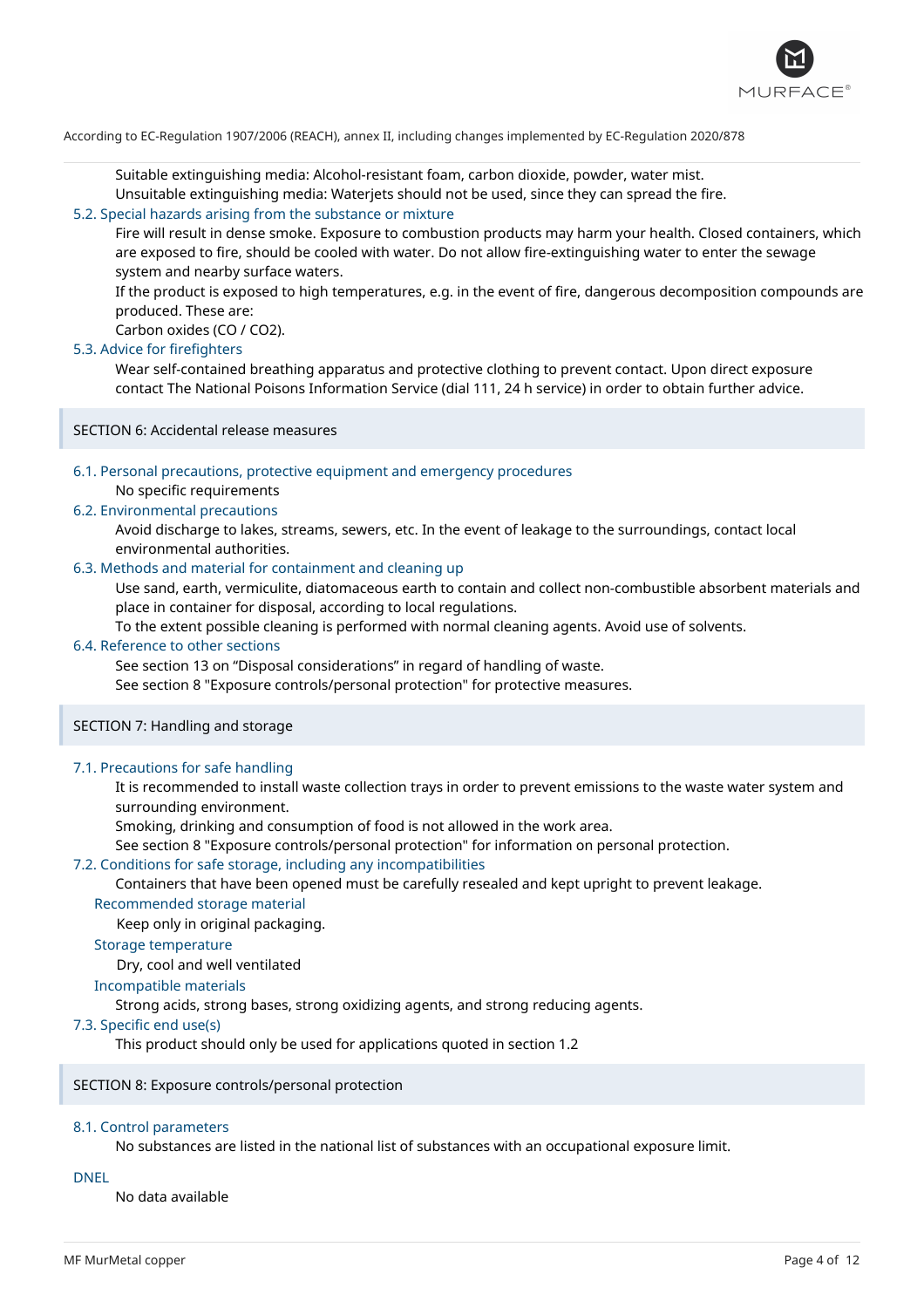

#### PNEC

# No data available

#### 8.2. Exposure controls

Control is unnecessary if the product is used as intended.

#### General recommendations

Smoking, drinking and consumption of food is not allowed in the work area.

#### Exposure scenarios

There are no exposure scenarios implemented for this product.

#### Exposure limits

Occupational exposure limits have not been defined for the substances in this product.

## Appropriate technical measures

Apply standard precautions during use of the product. Avoid inhalation of vapours.

#### Hygiene measures

In between use of the product and at the end of the working day all exposed areas of the body must be washed thoroughly. Always wash hands, forearms and face.

#### Measures to avoid environmental exposure

Keep damming materials near the workplace. If possible, collect spillage during work.

Individual protection measures, such as personal protective equipment

#### **Generally**

Use only CE marked protective equipment.

#### No specific requirements

# Respiratory Equipment

# No specific requirements

#### Skin protection

| Recommended                                                                                                                               | Type/Category | Standards |  |
|-------------------------------------------------------------------------------------------------------------------------------------------|---------------|-----------|--|
| Dedicated work clothing<br>should be worn. Wear a<br>protective suit in the<br>event of prolonged<br>periods of work with the<br>product. | $\sim$        | -         |  |

#### Hand protection

| Material | Glove thickness<br>(mm) | Breakthrough time<br>(min.) | Standards                         |              |
|----------|-------------------------|-----------------------------|-----------------------------------|--------------|
| Nitrile  | 0.4                     | > 240                       | EN374-2, EN374-3,<br><b>EN388</b> | $m_{\gamma}$ |

#### Eye protection

| Type                                       | Standards |  |
|--------------------------------------------|-----------|--|
| Safety glasses with side EN166<br>shields. |           |  |

#### SECTION 9: Physical and chemical properties

9.1. Information on basic physical and chemical properties

Physical state Paste Colour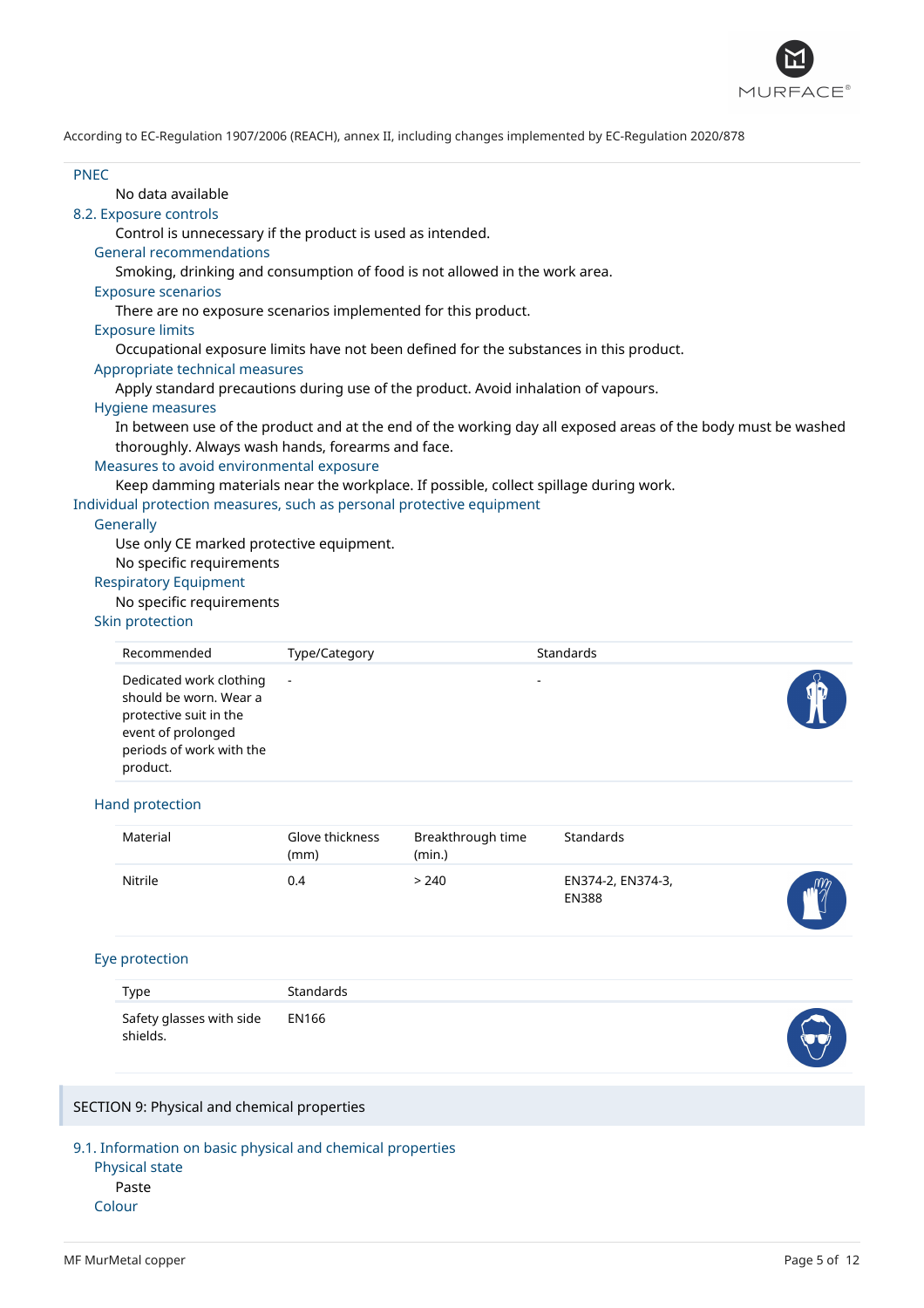

| Gray<br>Odour / Odour threshold                                                                                    |
|--------------------------------------------------------------------------------------------------------------------|
| Faint                                                                                                              |
| pH                                                                                                                 |
| Testing not relevant or not possible due to nature of the product.                                                 |
| Density (g/cm <sup>3</sup> )<br>3.8 (20 $°C$ )                                                                     |
| Kinematic viscosity                                                                                                |
| Testing not relevant or not possible due to nature of the product.                                                 |
| <b>Particle characteristics</b>                                                                                    |
| Testing not relevant or not possible due to nature of the product.<br>Phase changes                                |
| Melting point/Freezing point (°C)                                                                                  |
| Testing not relevant or not possible due to nature of the product.                                                 |
| Boiling point (°C)                                                                                                 |
| Testing not relevant or not possible due to nature of the product.                                                 |
| Vapour pressure<br>Testing not relevant or not possible due to nature of the product.                              |
| Relative vapour density                                                                                            |
| Testing not relevant or not possible due to nature of the product.                                                 |
| Decomposition temperature (°C)                                                                                     |
| Testing not relevant or not possible due to nature of the product.                                                 |
| Data on fire and explosion hazards<br>Flash point (°C)                                                             |
| 100 °C                                                                                                             |
| Ignition (°C)                                                                                                      |
| Testing not relevant or not possible due to nature of the product.                                                 |
| Auto flammability (°C)                                                                                             |
| Testing not relevant or not possible due to nature of the product.<br>Lower and upper explosion limit (% v/v)      |
| Testing not relevant or not possible due to nature of the product.                                                 |
| Solubility                                                                                                         |
| Solubility in water                                                                                                |
| Testing not relevant or not possible due to nature of the product.                                                 |
| n-octanol/water coefficient<br>Testing not relevant or not possible due to nature of the product.                  |
| Solubility in fat (g/L)                                                                                            |
| Testing not relevant or not possible due to nature of the product.                                                 |
| 9.2. Other information                                                                                             |
| Other physical and chemical parameters<br>No data available                                                        |
|                                                                                                                    |
| SECTION 10: Stability and reactivity                                                                               |
|                                                                                                                    |
| 10.1. Reactivity                                                                                                   |
| No data available                                                                                                  |
| 10.2. Chemical stability<br>The product is stable under the conditions, noted in section 7 "Handling and storage". |
| 10.3. Possibility of hazardous reactions                                                                           |
| No special                                                                                                         |
| 10.4. Conditions to avoid<br>No special                                                                            |
| 10.5. Incompatible materials                                                                                       |
| Strong acids, strong bases, strong oxidizing agents, and strong reducing agents.                                   |
|                                                                                                                    |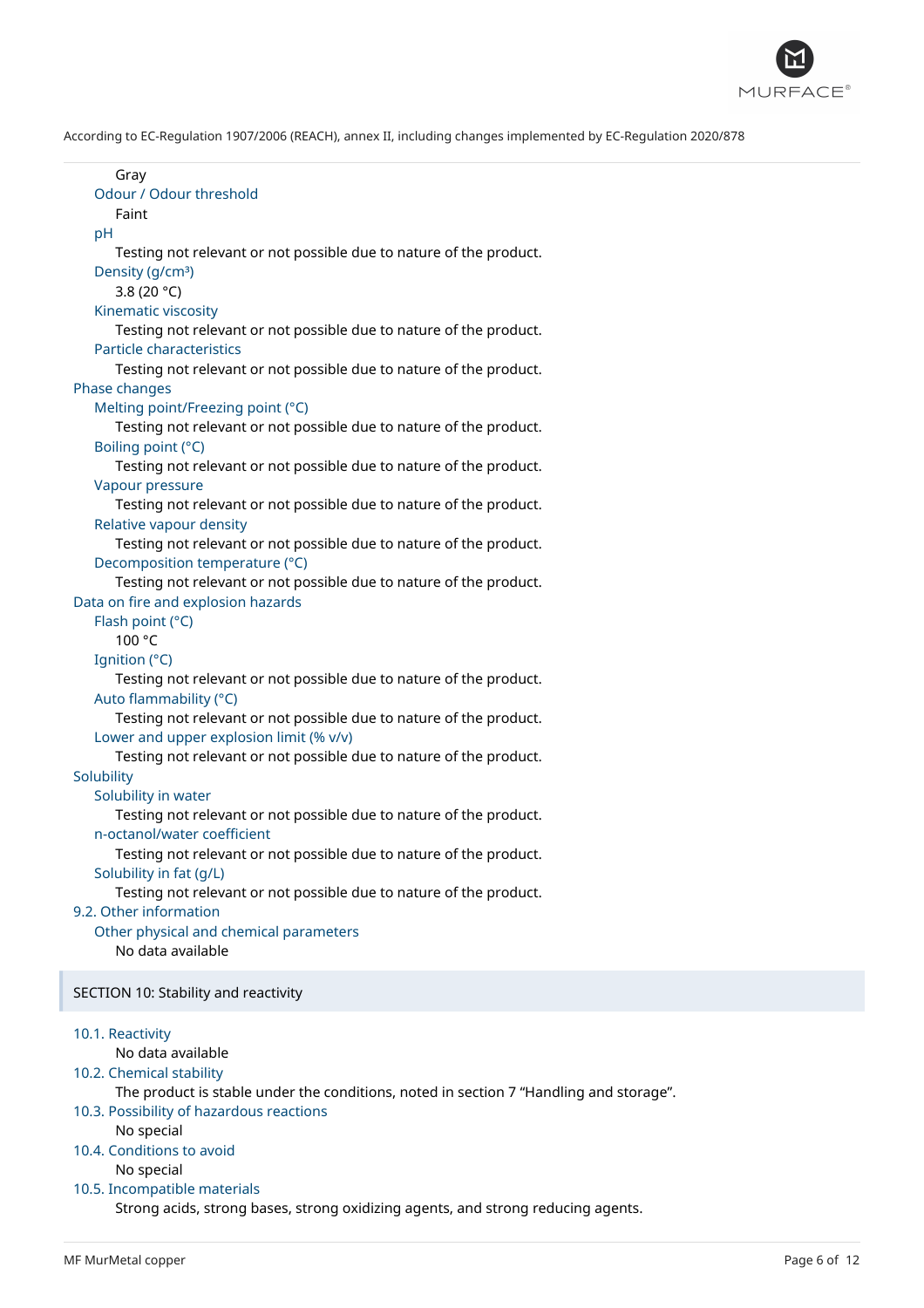

# 10.6. Hazardous decomposition products

The product is not degraded when used as specified in section 1.

# SECTION 11: Toxicological information

# 11.1. Information on hazard classes as defined in Regulation (EC) No 1272/2008 Acute toxicity

| Product/substance<br>Test method<br>Species<br>Route of exposure<br>Test<br>Result           | Alcohols, C12-14, ethoxylated<br>Oral<br><b>ATE</b><br>500 mg/kg                               |  |  |  |
|----------------------------------------------------------------------------------------------|------------------------------------------------------------------------------------------------|--|--|--|
| Other information                                                                            |                                                                                                |  |  |  |
| Product/substance<br>Test method                                                             | Mixture of 5-chloro-2-methyl-2H-isothiazol-3-one and 2-methyl-2H-isothiazol-3-one (3:1)        |  |  |  |
| Species                                                                                      | Rat                                                                                            |  |  |  |
| Route of exposure                                                                            | Inhalation                                                                                     |  |  |  |
| Test                                                                                         | LC50 (4 hours)                                                                                 |  |  |  |
| Result<br>Other information                                                                  | 0,33 mg/L                                                                                      |  |  |  |
|                                                                                              |                                                                                                |  |  |  |
| Product/substance<br>Test method<br>Species                                                  | Mixture of 5-chloro-2-methyl-2H-isothiazol-3-one and 2-methyl-2H-isothiazol-3-one (3:1)<br>Rat |  |  |  |
| Route of exposure                                                                            | Dermal                                                                                         |  |  |  |
| Test                                                                                         | LD50                                                                                           |  |  |  |
| Result                                                                                       | 660 mg/kg                                                                                      |  |  |  |
| Other information                                                                            |                                                                                                |  |  |  |
| Product/substance<br>Test method                                                             | Mixture of 5-chloro-2-methyl-2H-isothiazol-3-one and 2-methyl-2H-isothiazol-3-one (3:1)        |  |  |  |
| Species                                                                                      | Rat                                                                                            |  |  |  |
| Route of exposure                                                                            | Oral                                                                                           |  |  |  |
| Test                                                                                         | LD50                                                                                           |  |  |  |
| Result                                                                                       | 457 mg/kg                                                                                      |  |  |  |
| Other information                                                                            |                                                                                                |  |  |  |
| Skin corrosion/irritation<br>Serious eye damage/irritation<br>Causes serious eye irritation. | Based on available data, the classification criteria are not met.                              |  |  |  |
| Respiratory sensitisation                                                                    |                                                                                                |  |  |  |
|                                                                                              | Based on available data, the classification criteria are not met.                              |  |  |  |
| Skin sensitisation                                                                           |                                                                                                |  |  |  |
|                                                                                              | This product contains substances that may trigger an allergic reaction to predisposed persons. |  |  |  |
| Germ cell mutagenicity                                                                       |                                                                                                |  |  |  |
|                                                                                              | Based on available data, the classification criteria are not met.                              |  |  |  |
| Carcinogenicity                                                                              |                                                                                                |  |  |  |
|                                                                                              | Based on available data, the classification criteria are not met.                              |  |  |  |
| Reproductive toxicity                                                                        |                                                                                                |  |  |  |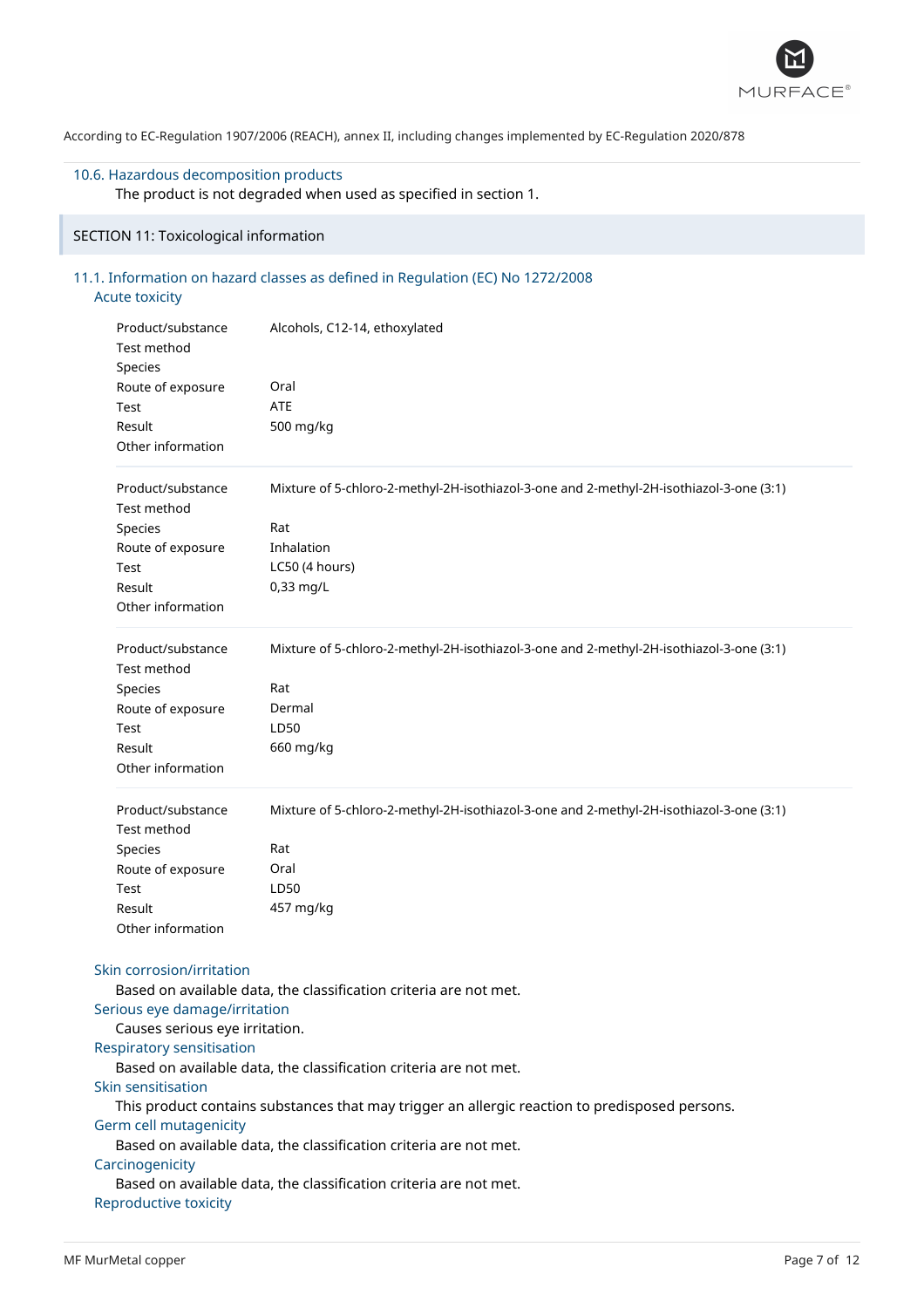

Based on available data, the classification criteria are not met.

# STOT-single exposure

Based on available data, the classification criteria are not met.

STOT-repeated exposure

Based on available data, the classification criteria are not met.

Aspiration hazard

Based on available data, the classification criteria are not met.

#### 11.2. Information on other hazards

#### Long term effects

Irritation effects: This product contains substances, which may cause irritation upon exposure to skin, eyes or lungs. Exposure may result in an increased absorption potential of other hazardous substances at the area of exposure.

Endocrine disrupting properties

No special

Other information

No special

SECTION 12: Ecological information

# 12.1. Toxicity

| Product/substance<br>Test method<br>Species<br>Compartment<br>Duration<br>Test<br>Result<br>Other information | Mixture of 5-chloro-2-methyl-2H-isothiazol-3-one and 2-methyl-2H-isothiazol-3-one (3:1)<br>Daphnia<br><b>NOEC</b><br>0,004 mg/L           |
|---------------------------------------------------------------------------------------------------------------|-------------------------------------------------------------------------------------------------------------------------------------------|
| Product/substance<br>Test method<br>Species<br>Compartment<br>Duration                                        | Mixture of 5-chloro-2-methyl-2H-isothiazol-3-one and 2-methyl-2H-isothiazol-3-one (3:1)<br>Algae                                          |
| Test<br>Result<br>Other information                                                                           | <b>NOEC</b><br>0,0012 mg/L                                                                                                                |
| Product/substance<br>Test method<br>Species<br>Compartment<br>Duration<br>Test<br>Result<br>Other information | Mixture of 5-chloro-2-methyl-2H-isothiazol-3-one and 2-methyl-2H-isothiazol-3-one (3:1)<br>Algae<br>72 hours<br><b>EC50</b><br>0,027 mg/L |
| Product/substance<br>Test method<br>Species<br>Compartment<br>Duration                                        | Mixture of 5-chloro-2-methyl-2H-isothiazol-3-one and 2-methyl-2H-isothiazol-3-one (3:1)<br>Daphnia<br>48 hours                            |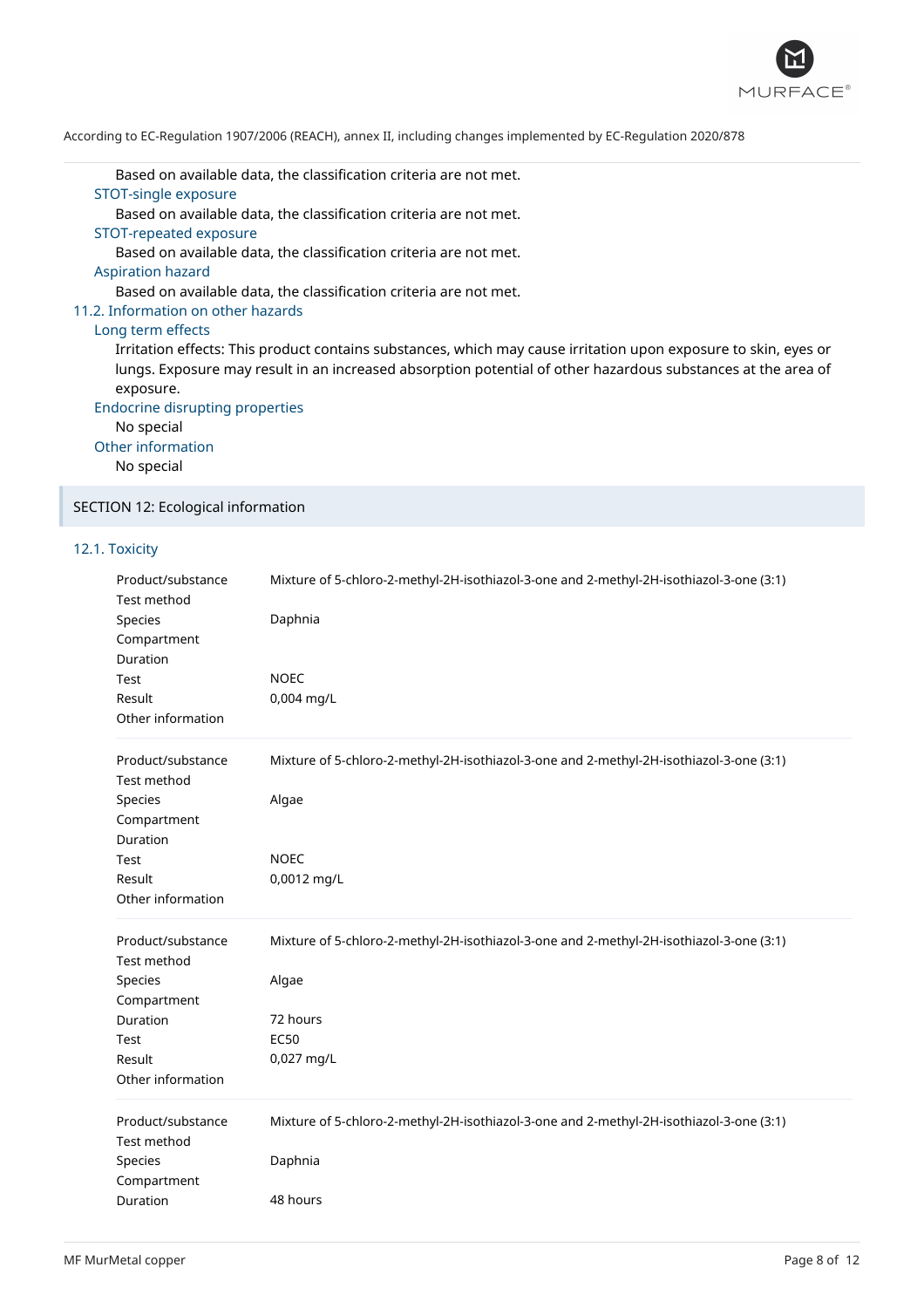

|                 | Test                                  |                   | <b>EC50</b>                                                                                                  |
|-----------------|---------------------------------------|-------------------|--------------------------------------------------------------------------------------------------------------|
|                 | Result                                |                   | $0,1$ mg/L                                                                                                   |
|                 | Other information                     |                   |                                                                                                              |
|                 | Product/substance                     |                   | Mixture of 5-chloro-2-methyl-2H-isothiazol-3-one and 2-methyl-2H-isothiazol-3-one (3:1)                      |
|                 | Test method                           |                   |                                                                                                              |
|                 | Species                               |                   | Fish                                                                                                         |
|                 | Compartment                           |                   |                                                                                                              |
|                 | Duration                              |                   |                                                                                                              |
|                 | Test                                  |                   | <b>NOEC</b>                                                                                                  |
|                 | Result                                |                   | 0,098 mg/L                                                                                                   |
|                 | Other information                     |                   |                                                                                                              |
|                 | 12.2. Persistence and degradability   |                   |                                                                                                              |
|                 | No data available                     |                   |                                                                                                              |
|                 | 12.3. Bioaccumulative potential       |                   |                                                                                                              |
|                 | No data available                     |                   |                                                                                                              |
|                 | 12.4. Mobility in soil                |                   |                                                                                                              |
|                 | No data available                     |                   |                                                                                                              |
|                 |                                       |                   | 12.5. Results of PBT and vPvB assessment                                                                     |
|                 | and/or vPvB.                          |                   | This mixture/product does not contain any substances considered to meet the criteria classifying them as PBT |
|                 | 12.6. Endocrine disrupting properties |                   |                                                                                                              |
|                 | No special                            |                   |                                                                                                              |
|                 | 12.7. Other adverse effects           |                   |                                                                                                              |
|                 | organisms.                            |                   | This product contains substances that are toxic to the environment. May result in adverse effects to aquatic |
|                 |                                       |                   | This product contains substances, which may cause adverse long-term effects to the aquatic environment.      |
|                 | SECTION 13: Disposal considerations   |                   |                                                                                                              |
|                 | 13.1. Waste treatment methods         |                   |                                                                                                              |
|                 | HP 14 - Ecotoxic                      |                   | Product is covered by the regulations on hazardous waste.                                                    |
|                 |                                       |                   | Dispose of contents/container to an approved waste disposal plant.                                           |
|                 |                                       |                   | Regulation (EU) No 1357/2014 of 18 December 2014 on waste.                                                   |
| <b>EWC</b> code |                                       |                   |                                                                                                              |
|                 | 15 01 02                              | Plastic packaging |                                                                                                              |
|                 | 08 01 11*                             |                   | Waste paint and varnish containing organic solvents or other dangerous substances                            |
|                 | <b>Specific labelling</b>             |                   |                                                                                                              |
|                 | Not applicable                        |                   |                                                                                                              |
|                 | <b>Contaminated packing</b>           |                   |                                                                                                              |
|                 |                                       |                   | Packaging containing residues of the product must be disposed of similarly to the product.                   |

SECTION 14: Transport information

# 14.1. - 14.4.

This product is within scope of the regulations of transport of dangerous goods.

These substances when carried in single or combination packaging's containing a net quantity per single or inner packaging of 5 L or less for liquids or having a net mass per single or inner packaging of 5 kg or less for solids, are not subject to any other provisions of ADR/IMDG/IATA provided the packaging's meet the general provisions of 4.1.1.1, 4.1.1.2, 4.1.1.4 - 4.1.1.8 (ADR, IMDG) / 5.0.2.4.1, 5.0.2.6.1.1, 5.0.2.8 (IATA)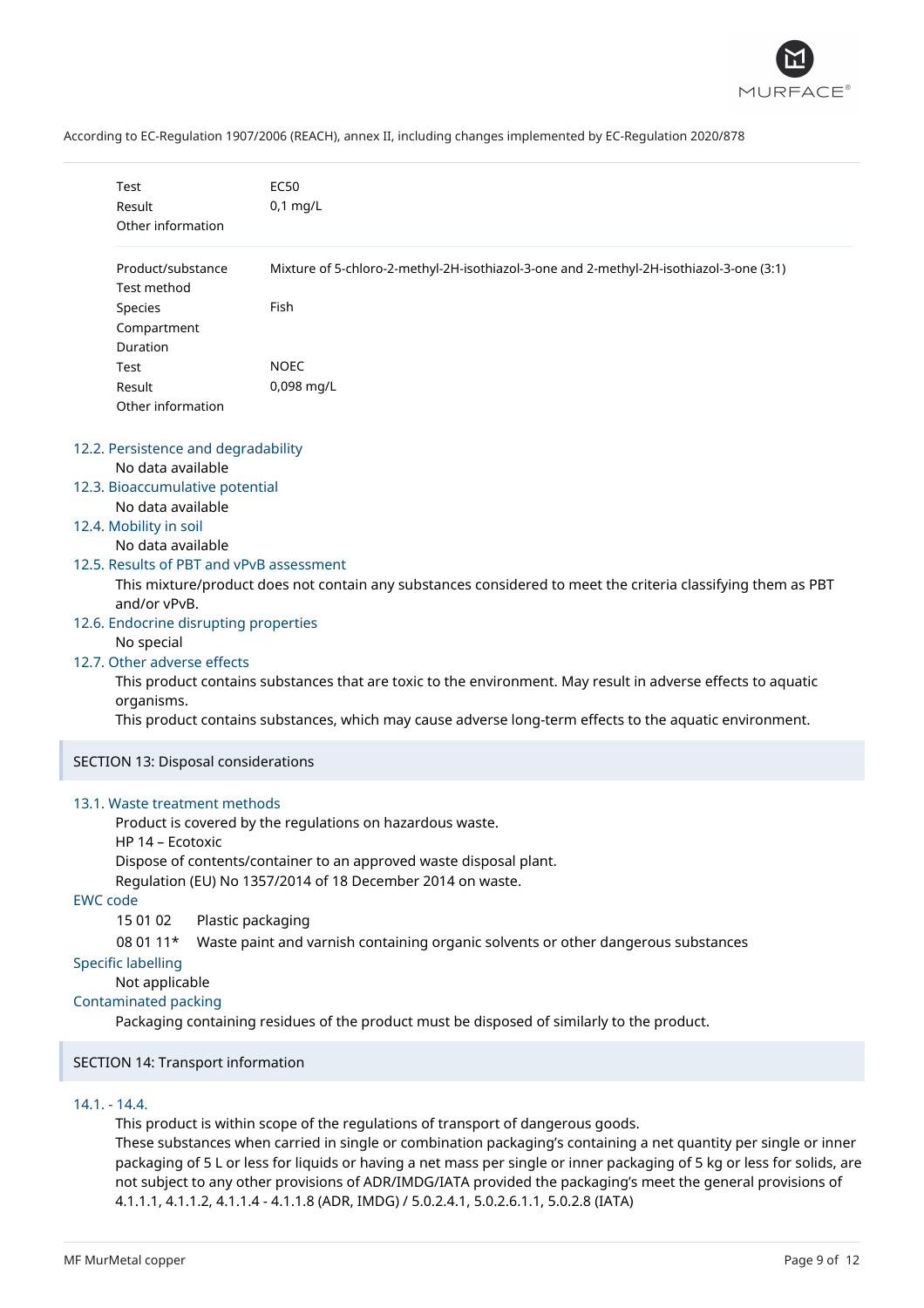

#### ADR/RID

| <b>IMDG</b> | UN- or ID<br>number     | UN proper shipping name                               | Labels | Packing group | Tunnel restriction<br>code |
|-------------|-------------------------|-------------------------------------------------------|--------|---------------|----------------------------|
|             | UN3077                  | ENVIRONMENTALLY HAZARDOUS<br>SUBSTANCE, SOLID, N.O.S. | 9      | Ш             | $3(-)$                     |
|             |                         |                                                       |        |               |                            |
|             | $UN-$ or $ID$<br>number | UN proper shipping name                               | Labels | Packing group | EmS                        |
|             | UN3077                  | ENVIRONMENTALLY HAZARDOUS                             | 9      | Ш             | $F-A, S-F$                 |

#### MARINE POLLUTANT

#### Yes

#### IATA

| number | UN- or ID UN proper shipping name                     | Labels | Packing group |
|--------|-------------------------------------------------------|--------|---------------|
| UN3077 | ENVIRONMENTALLY HAZARDOUS<br>SUBSTANCE, SOLID, N.O.S. |        | Ш             |

# 14.5. Environmental hazards

This product contains substances that are toxic to the environment. May result in adverse effects to aquatic organisms.

This product contains substances, which may cause adverse long-term effects to the aquatic environment.

#### 14.6. Special precautions for user

Not applicable

14.7. Maritime transport in bulk according to IMO instruments No data available

SUBSTANCE, SOLID, N.O.S.

SECTION 15: Regulatory information

#### 15.1. Safety, health and environmental regulations/legislation specific for the substance or mixture Restrictions for application

Restricted to professional users.

Demands for specific education

No specific requirements

SEVESO - Categories / dangerous substances

E1 - ENVIRONMENTAL HAZARDS, Qualifying quantity (lower-tier): 100 tonnes / (upper-tier): 200 tonnes Additional information

Not applicable

Sources

Control of Major Accident Hazards (COMAH) Regulations 2015.

Regulation (EU) No 1357/2014 of 18 December 2014 on waste.

CLP Regulation (EC) No 1272/2008, as retained and amended in UK law.

EC-Regulation 1907/2006 (REACH), as amended by UK REACH Regulations SI 2019/758

# 15.2. Chemical safety assessment

No

SECTION 16: Other information

#### Full text of H-phrases as mentioned in section 3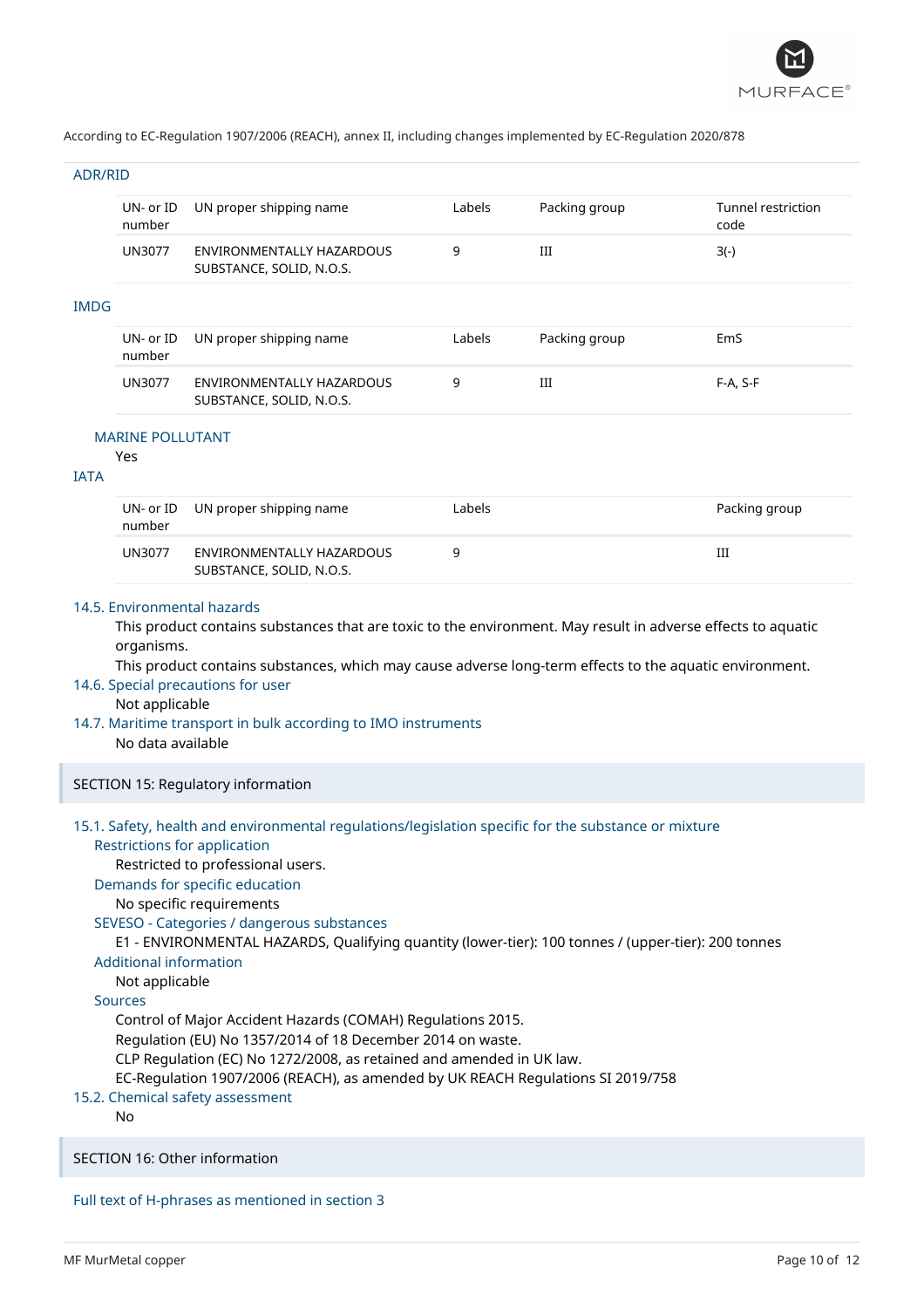

EUH071, Corrosive to the respiratory tract.

H301, Toxic if swallowed.

H302, Harmful if swallowed.

H310, Fatal in contact with skin.

H314, Causes severe skin burns and eye damage.

H315, Causes skin irritation.

H317, May cause an allergic skin reaction.

H318, Causes serious eye damage.

H330, Fatal if inhaled.

H361, Suspected of damaging fertility or the unborn child.

H400, Very toxic to aquatic life.

H410, Very toxic to aquatic life with long lasting effects.

H412, Harmful to aquatic life with long lasting effects.

#### Abbreviations and acronyms

ADN = European Provisions concerning the International Carriage of Dangerous Goods by Inland Waterway

ADR = The European Agreement concerning the International Carriage of Dangerous Goods by Road

ATE = Acute Toxicity Estimate

BCF = Bioconcentration Factor

CAS = Chemical Abstracts Service

CE = Conformité Européenne

CLP = Classification, Labelling and Packaging Regulation [Regulation (EC) No. 1272/2008]

CSA = Chemical Safety Assessment

CSR = Chemical Safety Report

DMEL = Derived Minimal Effect Level

DNEL = Derived No Effect Level

EINECS = European Inventory of Existing Commercial chemical Substances

ES = Exposure Scenario

EUH statement = CLP-specific Hazard statement

EWC = European Waste Catalogue

GHS = Globally Harmonized System of Classification and Labelling of Chemicals

IARC = International Agency for Research on Cancer (IARC)

IATA = International Air Transport Association

IBC = Intermediate Bulk Container

IMDG = International Maritime Dangerous Goods

LogPow = logarithm of the octanol/water partition coefficient

MARPOL = International Convention for the Prevention of Pollution From Ships, 1973 as modified by the Protocol of 1978. ("Marpol" = marine pollution)

OECD = Organisation for Economic Co-operation and Development

PBT = Persistent, Bioaccumulative and Toxic

PNEC = Predicted No Effect Concentration

RID = The Regulations concerning the International Carriage of Dangerous Goods by Rail

RRN = REACH Registration Number

SCL = A specific concentration limit.

SVHC = Substances of Very High Concern

STOT-RE = Specific Target Organ Toxicity - Repeated Exposure

STOT-SE = Specific Target Organ Toxicity - Single Exposure

TWA = Time weighted average

UN = United Nations

UVCB = Complex hydrocarbon substance

VOC = Volatile Organic Compound

vPvB = Very Persistent and Very Bioaccumulative

# Additional information

The classification of the substance/mixture in regard of health hazards are in accordance with the calculation methods given by Regulation (EC) No. 1272/2008 (CLP)